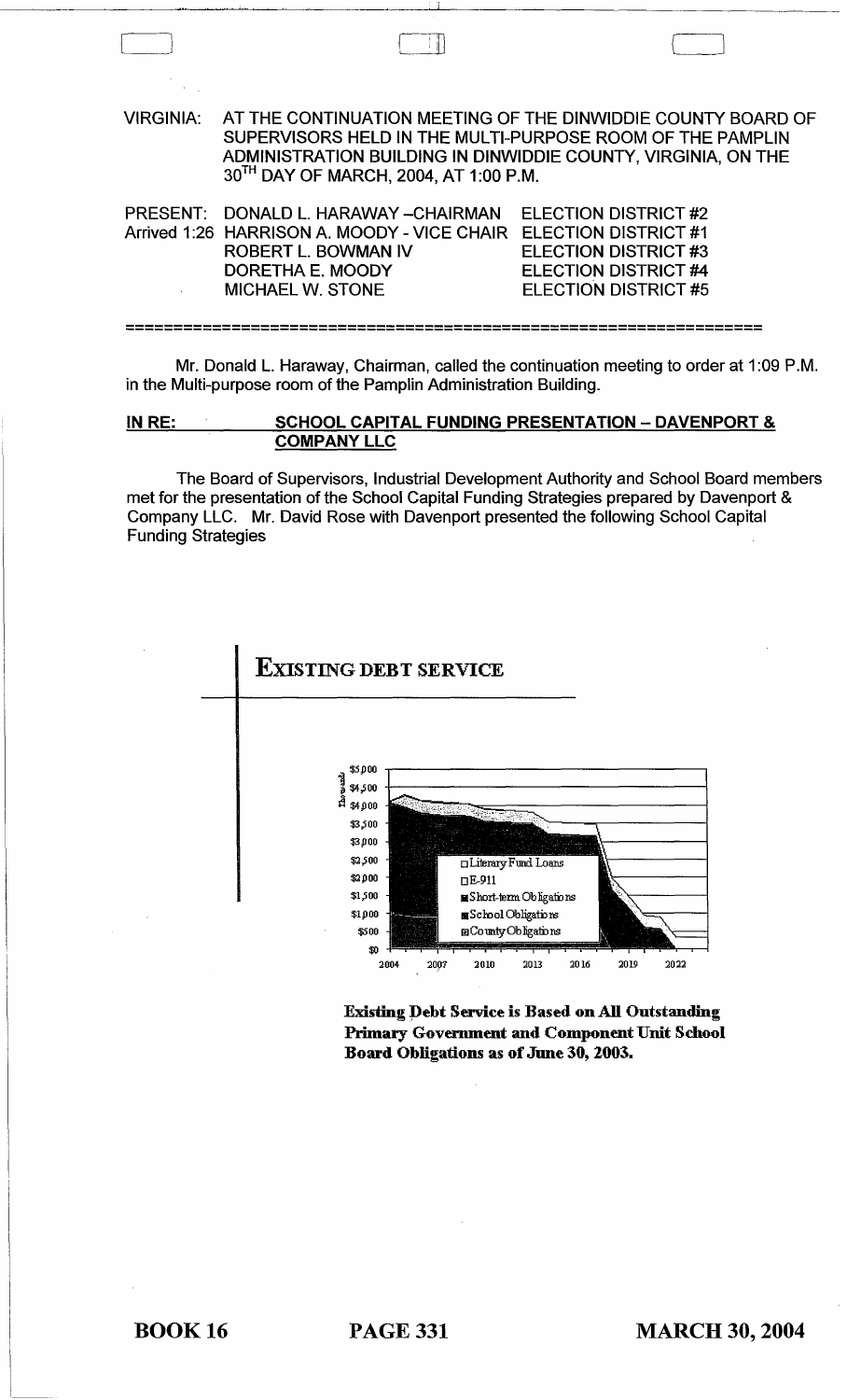

## **KEY ASSUMPTIONS**

Page 5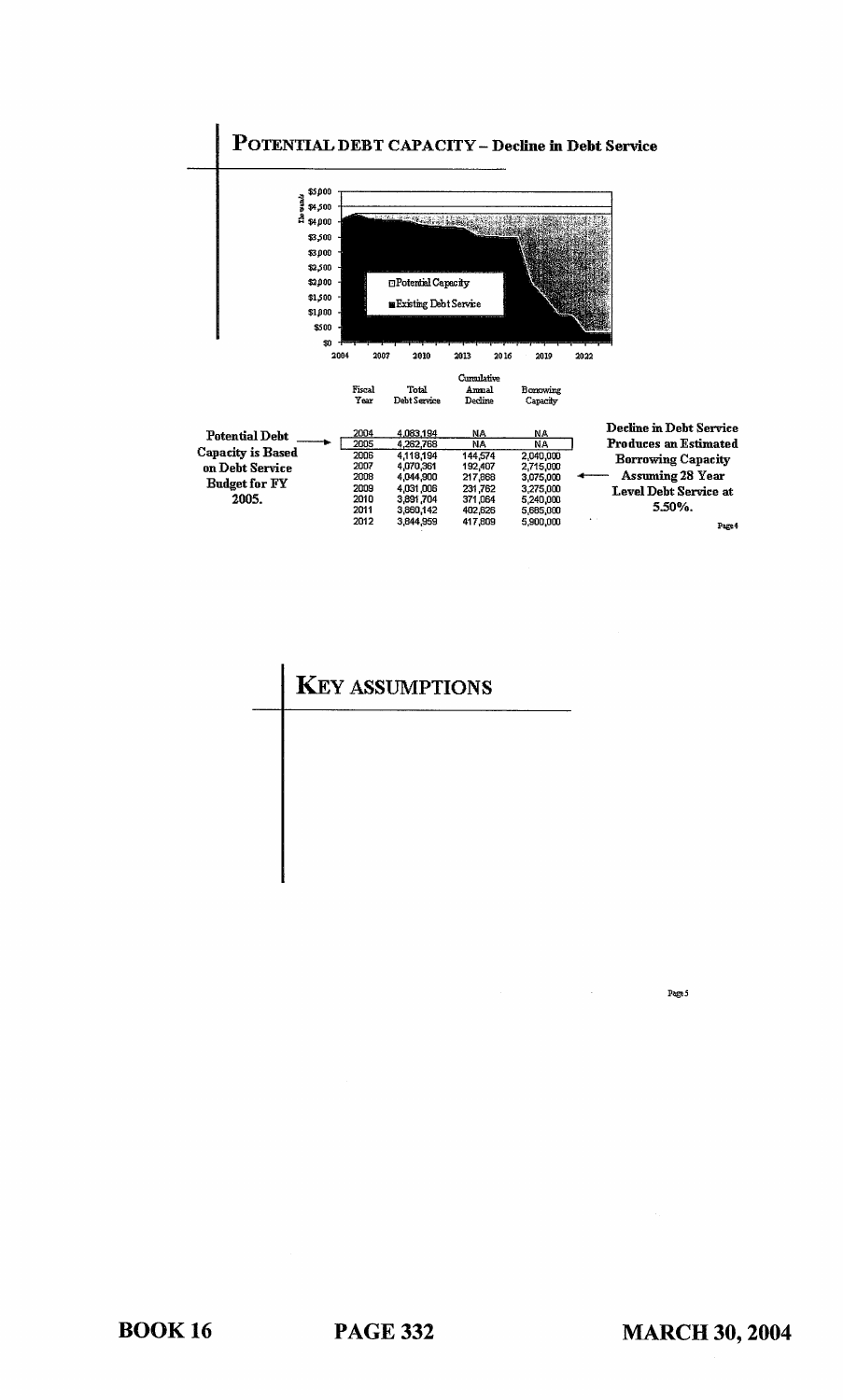## CAPITAL PROJECTS **TO BE CONSIDERED (2005 - 2012)**

#### **Dinwiddie County School Facilities Master Plan Option 1 Prepared by BCWH.**

| 111,993,919   | 9,117,103                         | 28,618,467        | 43,067,249         | 14.368.961         |
|---------------|-----------------------------------|-------------------|--------------------|--------------------|
| 16,822,128    | O                                 | o                 | n                  | o                  |
| 5,754,522     |                                   |                   |                    |                    |
| 7,822,279     |                                   |                   |                    |                    |
| 3,245,328     |                                   |                   |                    |                    |
|               |                                   |                   |                    |                    |
|               |                                   |                   |                    | 14,368,961         |
| <b>TBD</b>    |                                   |                   |                    |                    |
| 3,047,592     |                                   |                   |                    | 3,047,588          |
| 53,420,463    | 3,407,722                         | 16.142.218        | 32,783,770         | 1,086,750          |
| 22,295,003    | 347,050                           | 1,429,848         | 10,283,480         | 10,234,623         |
| 16,408,732    | 5,362,330                         | 11,046,401        |                    |                    |
|               |                                   |                   |                    |                    |
| <b>Tetals</b> | 2005                              | 2006              | 2007               | 2008               |
|               |                                   |                   |                    | 1.13               |
|               | <b>FY 2008-2012</b><br>95,171,790 | 1.03<br>9,117,103 | 1.06<br>28,618,467 | 1.09<br>43,067,249 |

Page 6

# **CAPITAL PROJECTS TO BE CONSIDERED (2005 - 2012)**

| Dinwiddie County School Facilities Master Plan Option 1 Prepared by BCWH. |          |         |             |           |
|---------------------------------------------------------------------------|----------|---------|-------------|-----------|
| Inflation Factor                                                          | 1.16     | 1.19    | 1.23        | 127       |
|                                                                           | 2009     | 2010.   | 2011        | 2012      |
| <b>Phase One</b>                                                          |          |         |             |           |
| 1 New Elementary School                                                   |          |         |             |           |
| 2 Middle - Renovate Existing H.S.                                         |          |         |             |           |
| 3 New High School                                                         |          |         |             |           |
| 4 Consolidated Educational Fac.                                           |          |         |             |           |
| 5 Joint Vehicle Maintenance                                               |          |         |             |           |
| Subintal Phase One                                                        | $\Omega$ | U.      | $\mathbf 0$ | 0         |
| Phase Two                                                                 |          |         |             |           |
| 6 Midway Additions/Renovations                                            | O        | 155,470 | 1,601,567   | 1,488,285 |
| 7 Southside Additions/Renovations                                         | Ð        | 374.731 | 3,860,294   | 3,587,247 |
| 8 Sumyside Additions/Renovations                                          | O        | 275,673 | 2,839,855   | 2,638,986 |
| Subtotal Phase Two                                                        | o        | 805.874 | 8,301,715   | 7,714,518 |
| Inflation Adjusted Totals                                                 | 0        | 805,874 | 8,301,715   | 7,714,518 |

Pogo1

**BOOK·16** PAGE 332 **MARCH 30, 2004**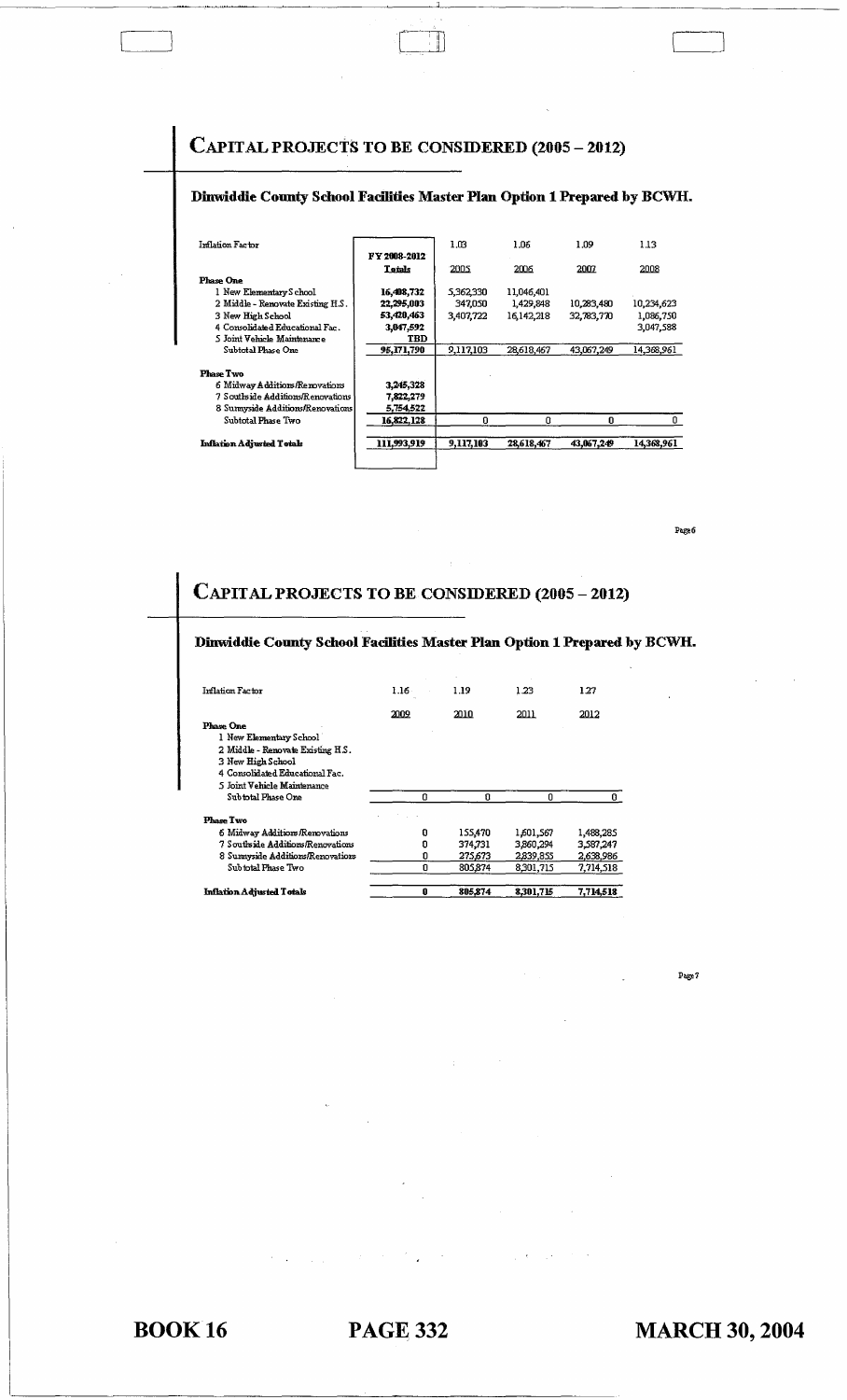### TIMING OF THE PROPOSED FINANCINGS

)- Phase One - FY 2005:

\$92,124,198 New Elementary School, Middle Renovation to High School and New High School.

)- Phase One - FY 2008:

• \$3,047,588 Consolidated Educational Facilities.

:> Phase Two - FY 2010:

• \$16.822,128 Midway, Southside and Sunnyside Additions & Renovations.

TOTAL \$111,993,914

Page 8

KEY ASSUMPTIONS - Continued...

- > Existing Debt Service has been Updated and Verified.
- )- Capital Reserve Fund Interest Eamings Assume Current Market Conditions (\$10.65 Million with a 1.50% Annual Rate of Return).
	- Includes Impact of Restructuring Additional 5850,000 in Capital Reserve Funds
- )- Annual Lottery Monies of \$300,000.
- )- Meals and Gate Revenues are Held Constant at \$400,000.
- :> Value of 1 Penny on the Real Estate Tax Rate is Approximately \$110,000 (FY 2005).

Page 9

BOOK 16 PAGE 333 MARCH 30, 2004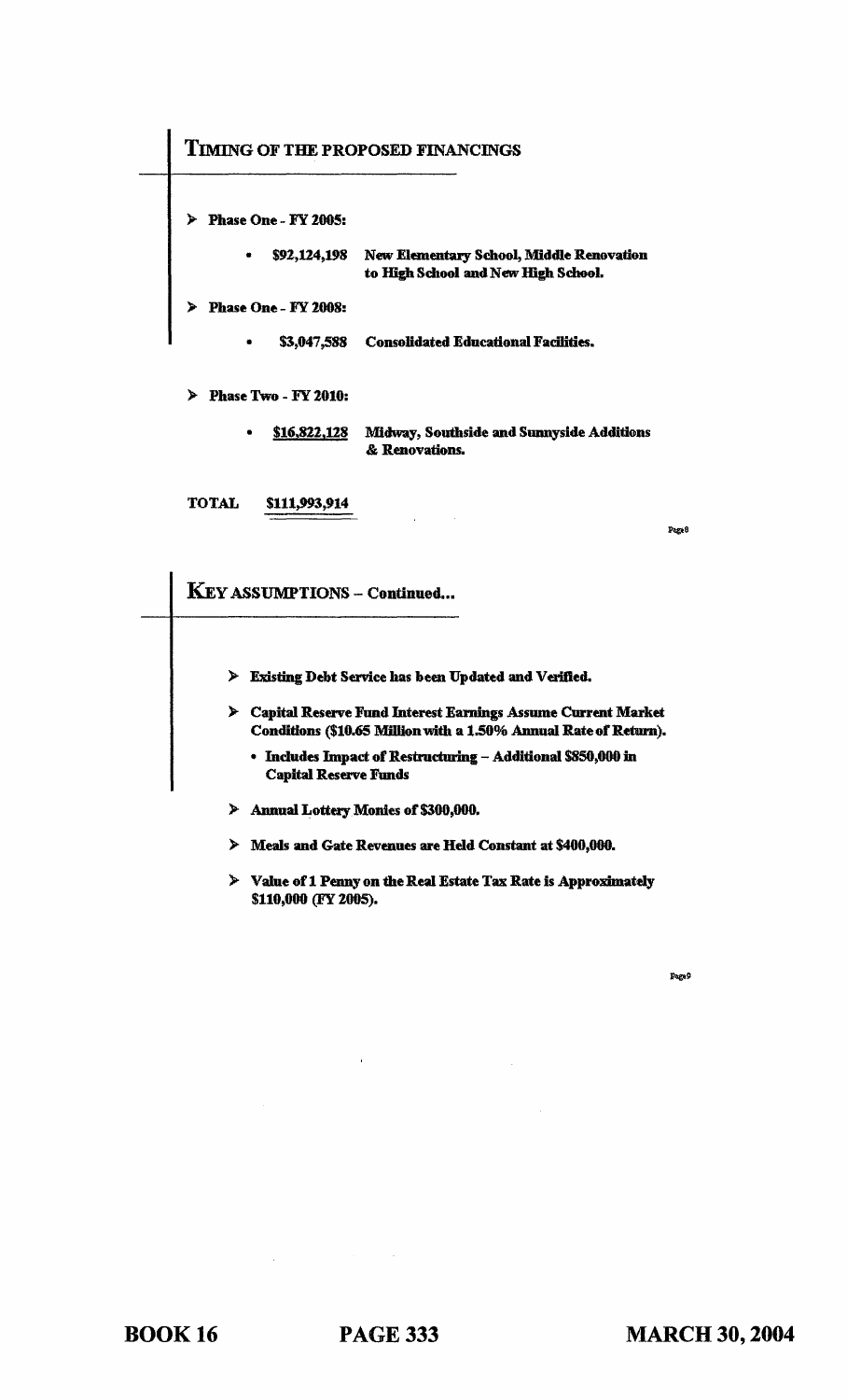

 $\Box$ 

> County Historic Real Estate Valuation Growth Rate is 10.23% Since 1992.

Page 10

| ≻ | <b>Maximize the Use of Literary Loan Funding. Maximum</b><br>Funding Available is Approximately \$20 Million at the                  |
|---|--------------------------------------------------------------------------------------------------------------------------------------|
|   | <b>County's 2% Literary Loan Rate.</b>                                                                                               |
| ≻ | All Financings are Assumed to be Non-Bank Qualified.                                                                                 |
|   | $\triangleright$ County would Utilize a 3-year Interim Financing at a 3.00%<br>Rate due to Timing of Literary Loan Funds.            |
| ⋟ | <b>Strategically Restructure the Series 1997 Bonds in Order to</b><br>add Approximately \$850,000 to the Capital Reserve<br>Account. |
| ≻ | <b>Strategic Structuring of All Financings to Optimize use of</b>                                                                    |

 $Page11$ 

**BOOK 16**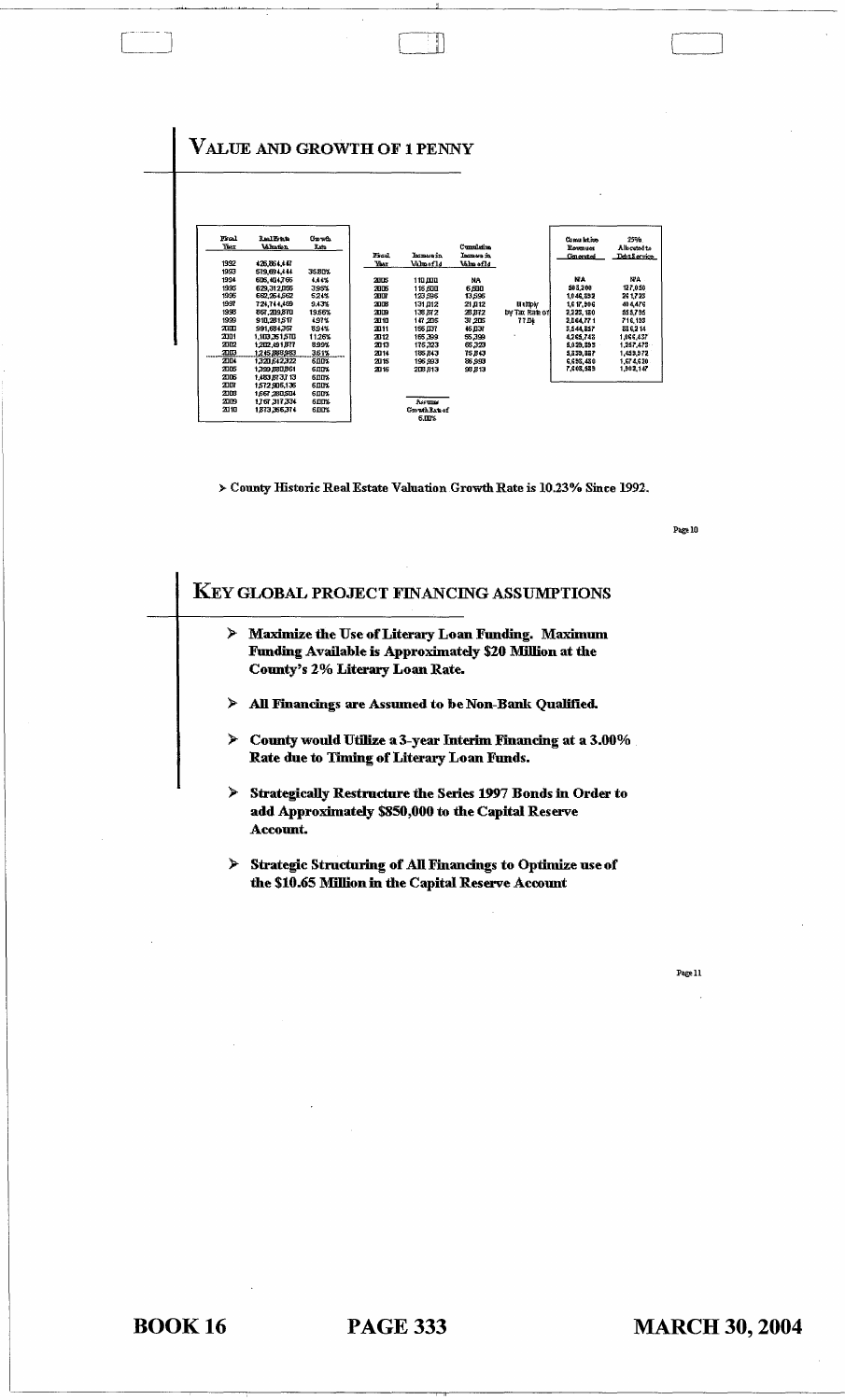## EQUIVALENT TAX IMPACT



> Using All Capital Reserve.

 $\label{eq:2.1} \mathcal{L}(\mathcal{A}) = \mathcal{L}(\mathcal{A}) = \mathcal{L}(\mathcal{A})$ 

Page 13

Page 12

**BOOK 16**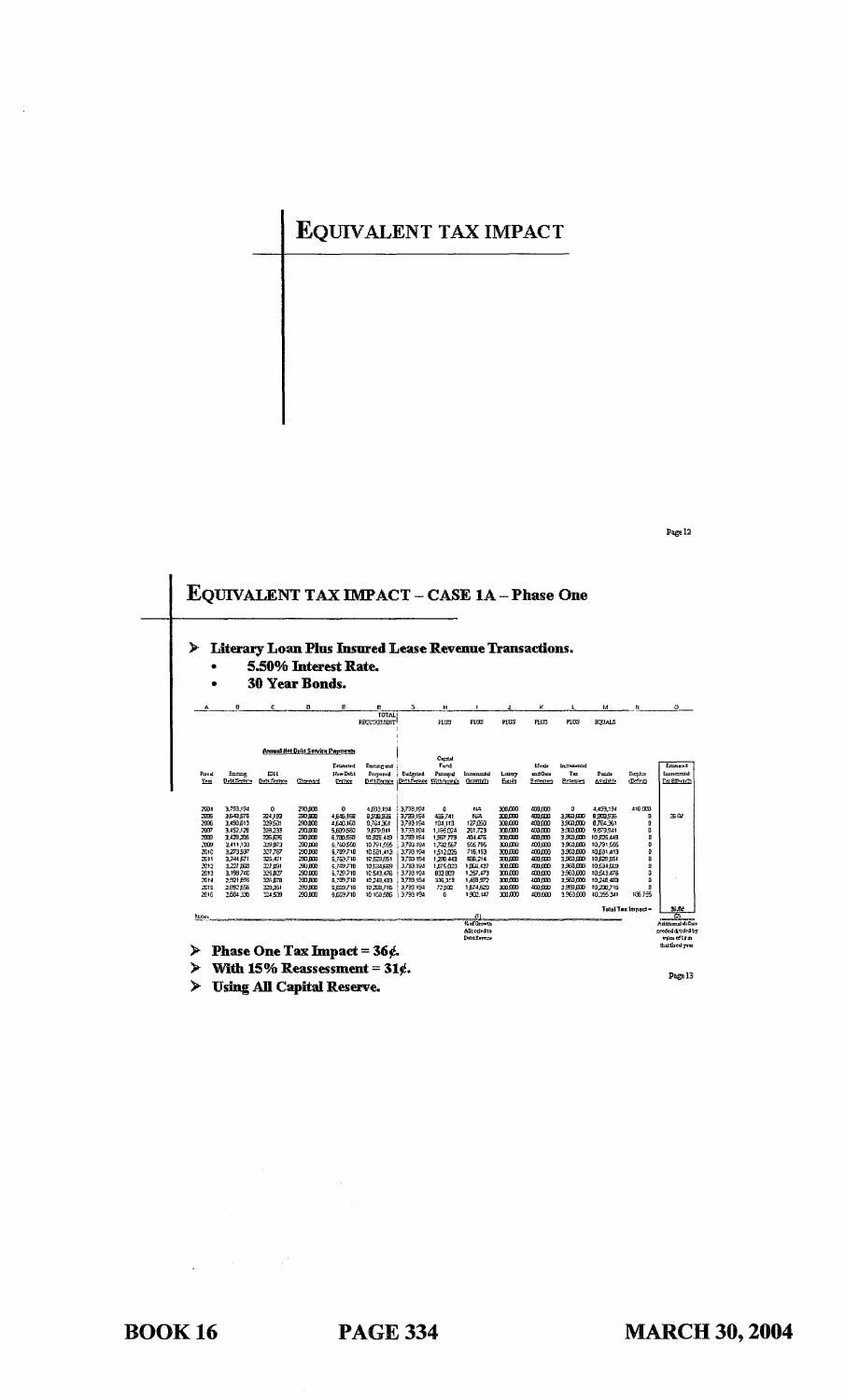

With 15% Reassessment =  $20$ ¢. ¥

 $\mathbf{Page}\, \mathbf{15}$ 

**Using All Capital Reserve.**  $\blacktriangleright$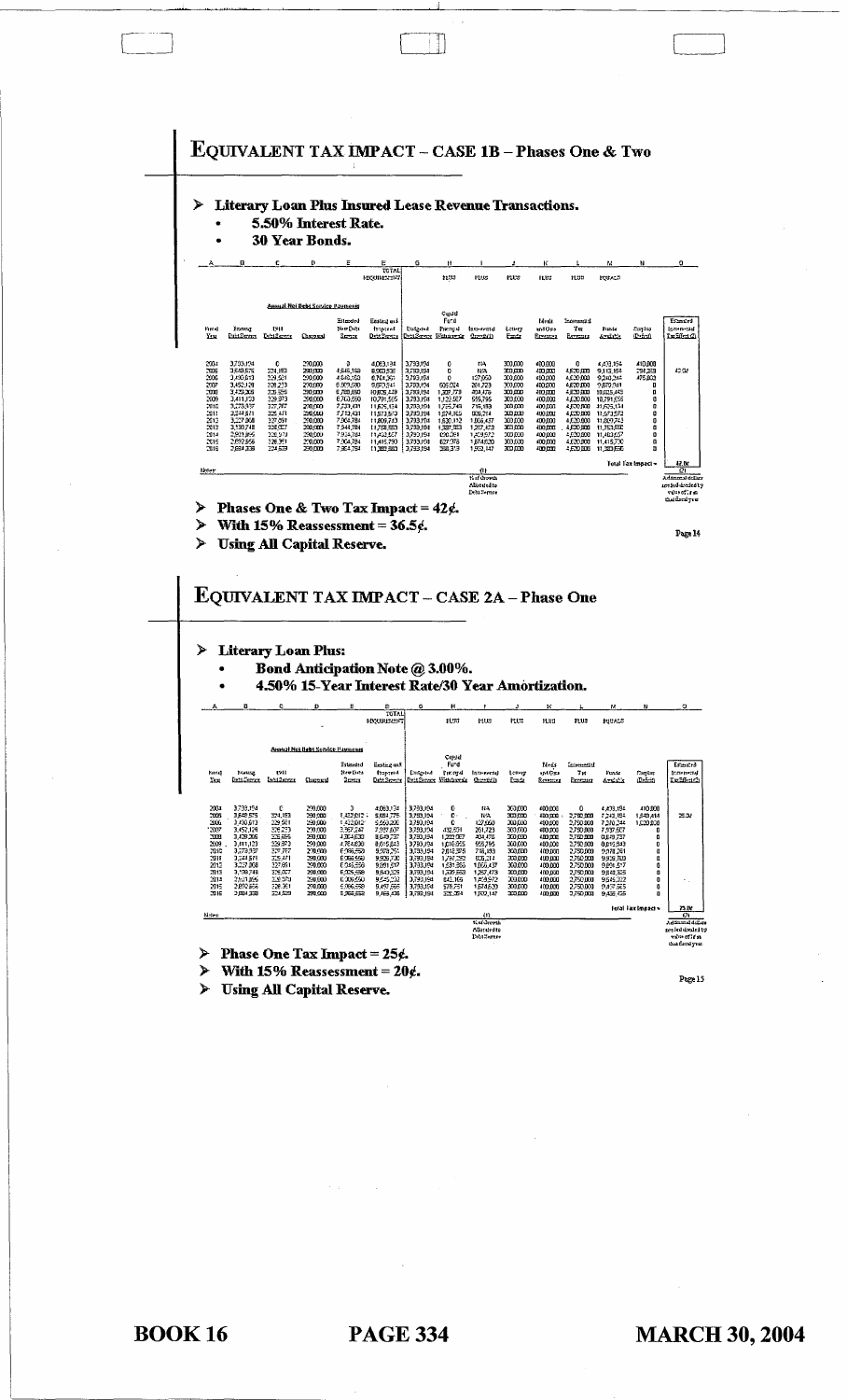

 $\blacktriangleright$ **Using All Capital Reserve.** 

**BOOK 16** 

**PAGE 335** 

 $\sim$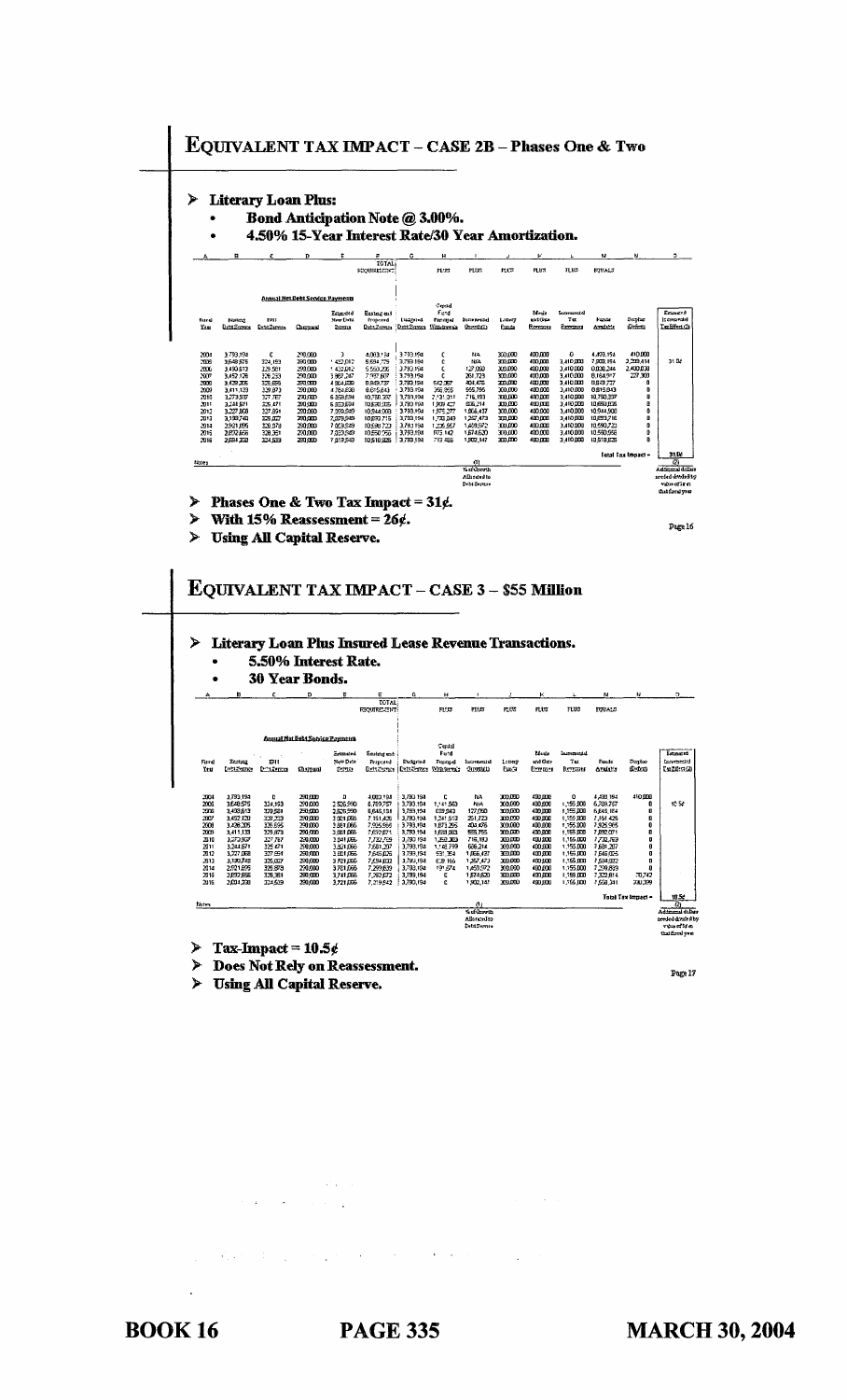

 $\left| \cdot \right|$ 

Does Not Rely on Reassessment. ≻

Page 19

**Using All Capital Reserve.** ⋗

**BOOK 16** 

**PAGE 335**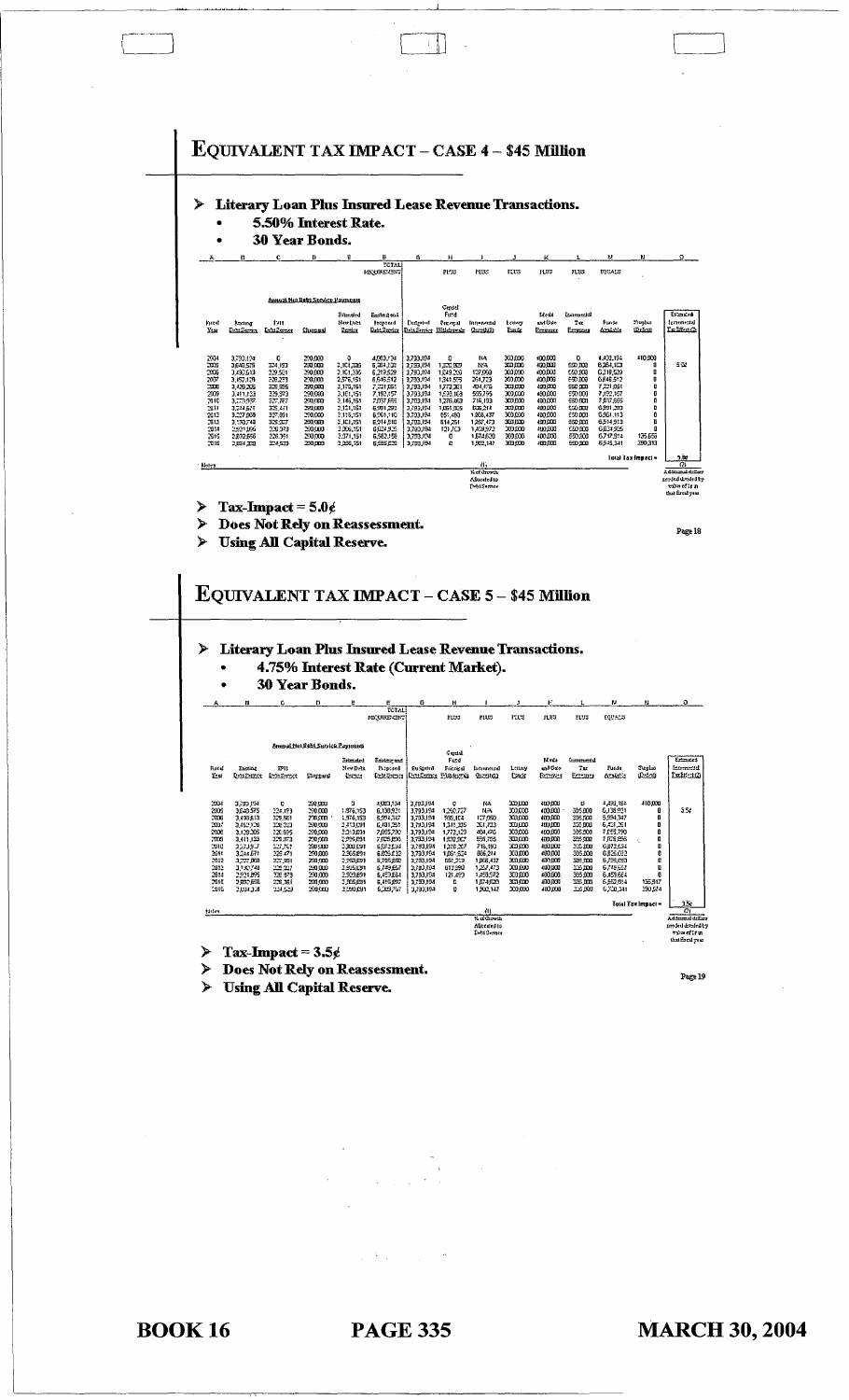# **DEBT RATIOS**

**DEBT PER CAPITA**  $\geq$  Case 3 Cases  $1 & 2$  $\blacktriangleright$ œ D+\$35 Million sm  $500$ elan<br>Clar **Briting Date**  $\frac{1}{2}$ .<br>m 3m 3000 zpx zpo  $100$  $\overline{\mathbf{m}}$ Cases  $4 & 5$  $\blacktriangleright$  $\triangleright$  Population Growth Rate = 1.0%  $\triangleright$  Borrowing Capacity: qœ 0+%3Million Fiscal<br>Year  $500$ ∎BóthrDM8 Minimum Maximum  $\epsilon$ pa 300 2005 10,395,886 25,883,843 A" Range Levels 200 2910 31,666,724 50,565,430  $1000$ 

Page 21

Page 20

2012

41,126,622 61,591,410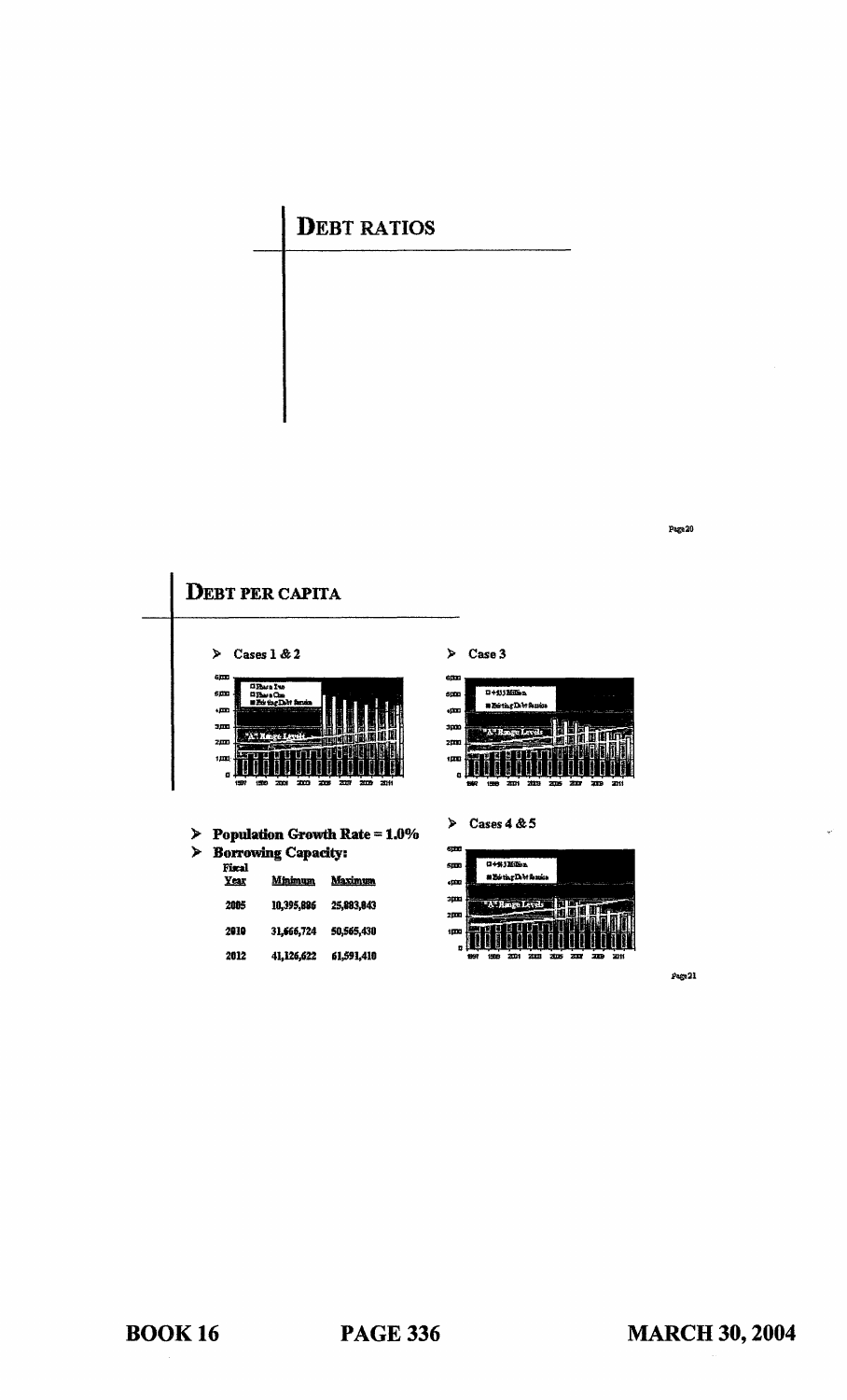

| Þ             |      | Cases $1 & 2$              |        |     |      |    |     |      |
|---------------|------|----------------------------|--------|-----|------|----|-----|------|
| 20.00%        |      |                            |        |     |      |    |     |      |
| 13.DTN        |      | Dihan Ino                  |        |     |      |    |     |      |
| 16.00%        |      | <b>DEMO CAN</b>            |        |     |      |    |     |      |
| 14111%        |      | <b>Exites Delt fantise</b> |        |     |      |    |     |      |
| <b>12.11%</b> |      |                            |        |     |      |    |     |      |
| <b>DOW</b>    |      |                            |        |     |      |    |     |      |
| <b>SDK</b>    |      |                            |        |     |      |    |     |      |
| <b>GITNS</b>  |      |                            |        |     |      |    |     |      |
| $+121%$       |      |                            |        |     |      |    |     |      |
| 2.m%          |      | J.                         | β<br>я | ſ,  | 쫕    |    |     |      |
| <b>turns</b>  |      |                            |        |     |      |    |     |      |
|               | 1997 | 1970                       | zп     | лn. | 77 Y | 28 | 'nв | 2011 |

 $\triangleright$  Income Growth Rate = 3.5%  $\triangleright$  Borrowing Capacity:

| Fiscal<br>Year | <u>Minimum</u> | Maximum    |
|----------------|----------------|------------|
| 2005           | 10.490,923     | 18,250,741 |
| 2810           | 30,334,801     | 39,562,166 |
| 2012           | 39,068,423     | 48,957,784 |

 $\triangleright$  Case 3

 $\Box$ 

| zm                   |      |                    |       |     |     |    |    |      |
|----------------------|------|--------------------|-------|-----|-----|----|----|------|
| 13II‰<br>15.IDM      |      | ¤+55Milba          |       |     |     |    |    |      |
| $14.00\%$            |      | s Boria (La Lerice |       |     |     |    |    |      |
| <b>12.00%</b><br>mms |      |                    |       |     |     |    |    |      |
| gins                 |      |                    |       |     |     |    |    |      |
| GITN.<br>4 ITIN      |      |                    |       |     |     |    |    |      |
| 2.00%                |      |                    |       |     |     |    |    |      |
| <b>DOM</b>           | 1997 | 899                | 200 I | 203 | 205 | ал | 20 | 2011 |

 $\triangleright$  Cases 4 & 5

| nmx           |    |                             |  |  |   |      |
|---------------|----|-----------------------------|--|--|---|------|
| ems           |    |                             |  |  |   |      |
| 15.DK         |    | a+NJ Milea                  |  |  |   |      |
| 14.DDK        |    | <b>MEG the Dobt Survice</b> |  |  |   |      |
| <b>12.17%</b> |    |                             |  |  |   |      |
| nm.           |    |                             |  |  |   |      |
| <b>BIDY</b>   |    |                             |  |  |   |      |
| 6.0%          |    |                             |  |  |   |      |
| $+22\%$       |    |                             |  |  |   |      |
| 2.01%         |    |                             |  |  |   |      |
| 0.0%          |    |                             |  |  |   |      |
|               | ĦΒ |                             |  |  | m | 2011 |

 $-23$ 



 $\blacktriangleright$ 

Case 3

 $\overline{u}$ -s





**Expenditures Growth Rate = 3.25%**  $\blacktriangleright$ **Borrowing Capacity:**  $\blacktriangleright$ 

**Fiscal**<br>Year Mininum Maxis 2005 13,699,376 41,477,155 2010 26,914,526 59,521,233 2012 34,471,494  $69,237,174$ 

Page 24

**BOOK 16**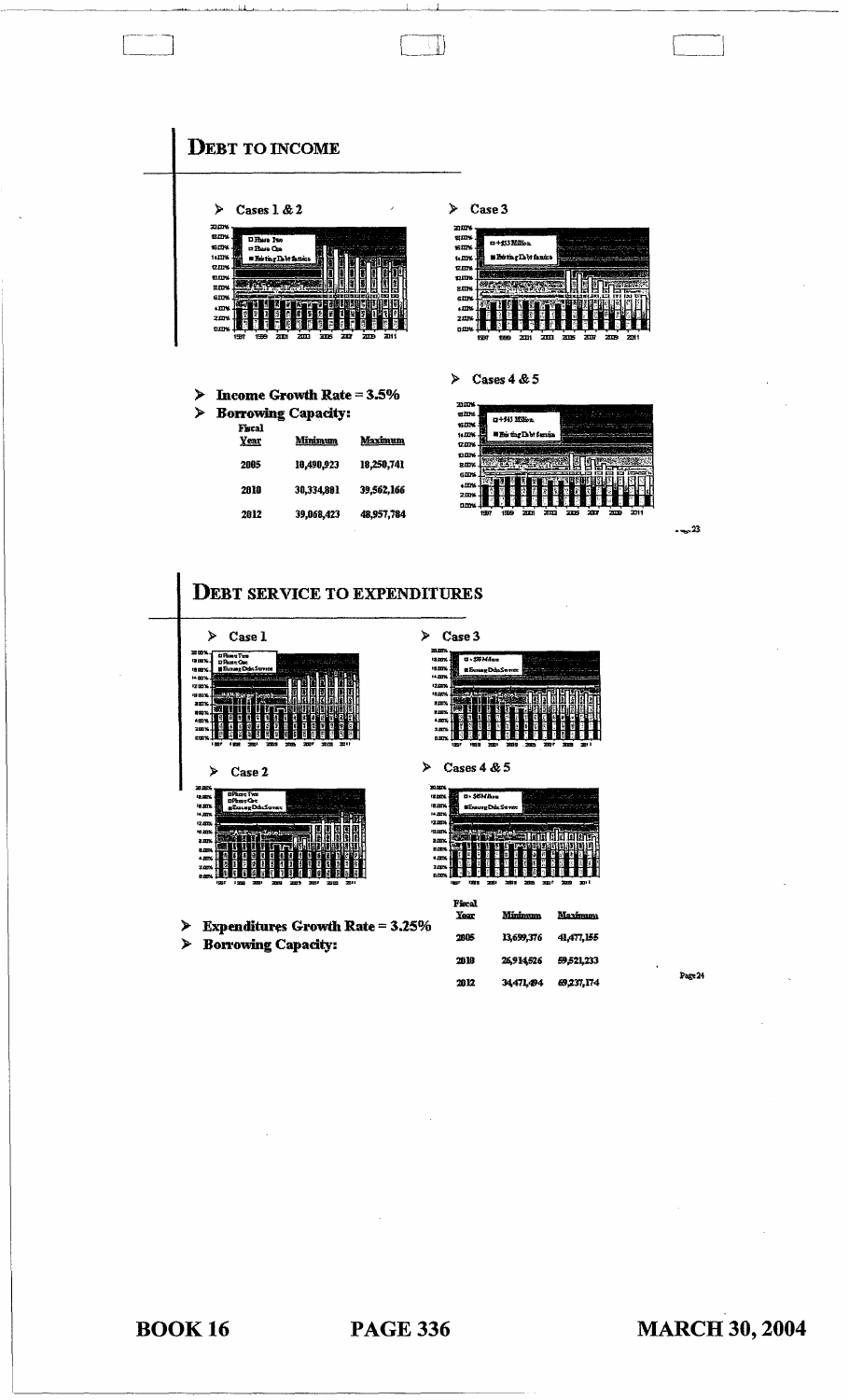

 $\blacktriangleright$ Note Phase One Ratio is Projected for FY 2005 and Phase Two and Plus \$55 M Ratios are Projected for FY 2010.

PEER GROUP - Fund Balance Undesignated Fund Balance (% of Rev.) Amherst<br>Botetourt<br>Caroline<br>Caroline<br>Phroama<br>Moutest<br>Comme<br>Powhatm<br>Narren<br>Warren<br>Warren<br>Wythe Tel 濉 **Average** i M Dinwiddie 0.00% 5.00% 10.00% 15.00% 20.00% 25.00% 30.00%

> Assumes Dinwiddie's Undesignated Fund Balance is Approximately \$8.2 Million.  $\blacktriangleright$

> > Page 31

Page 30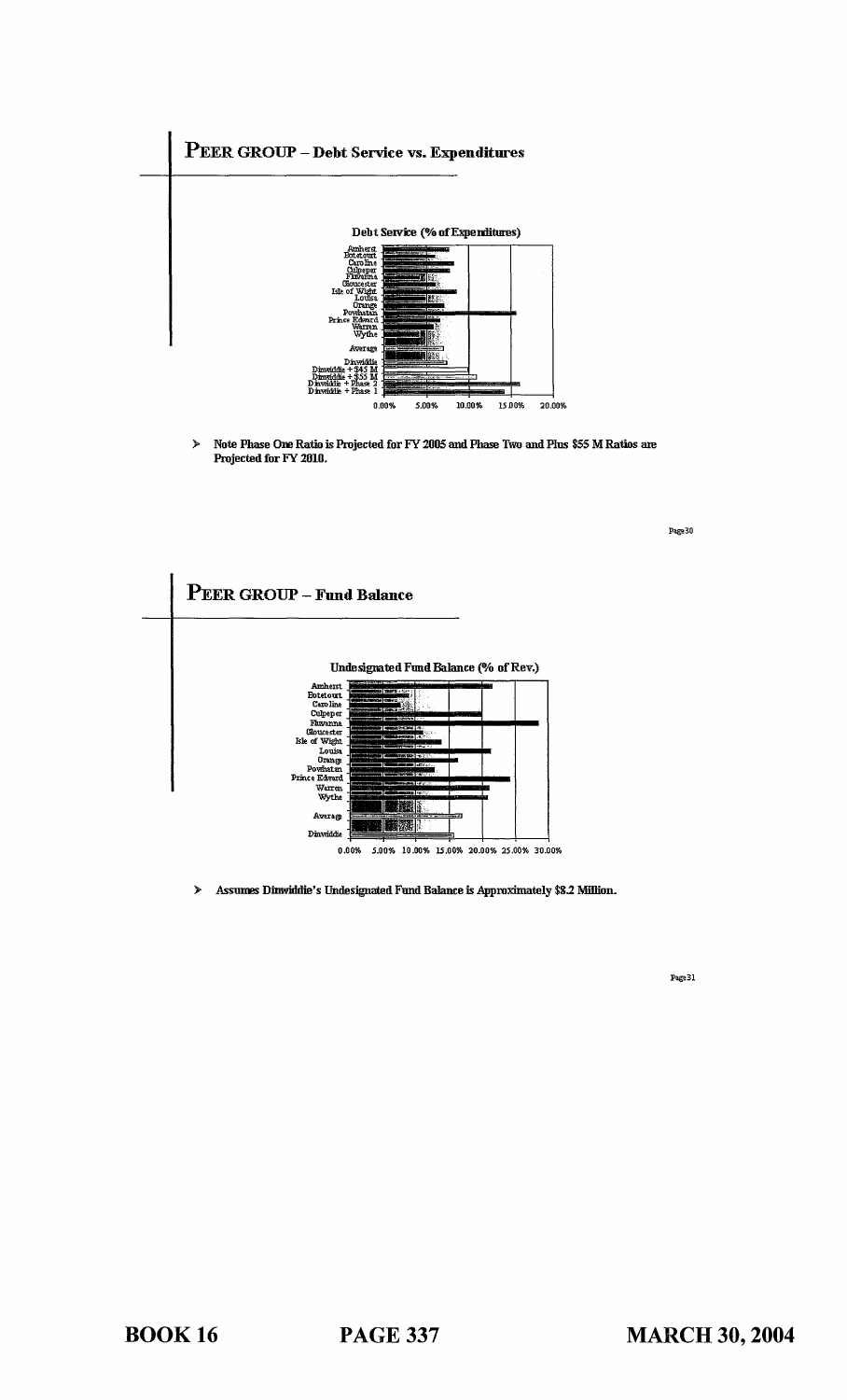

**PAGE 337**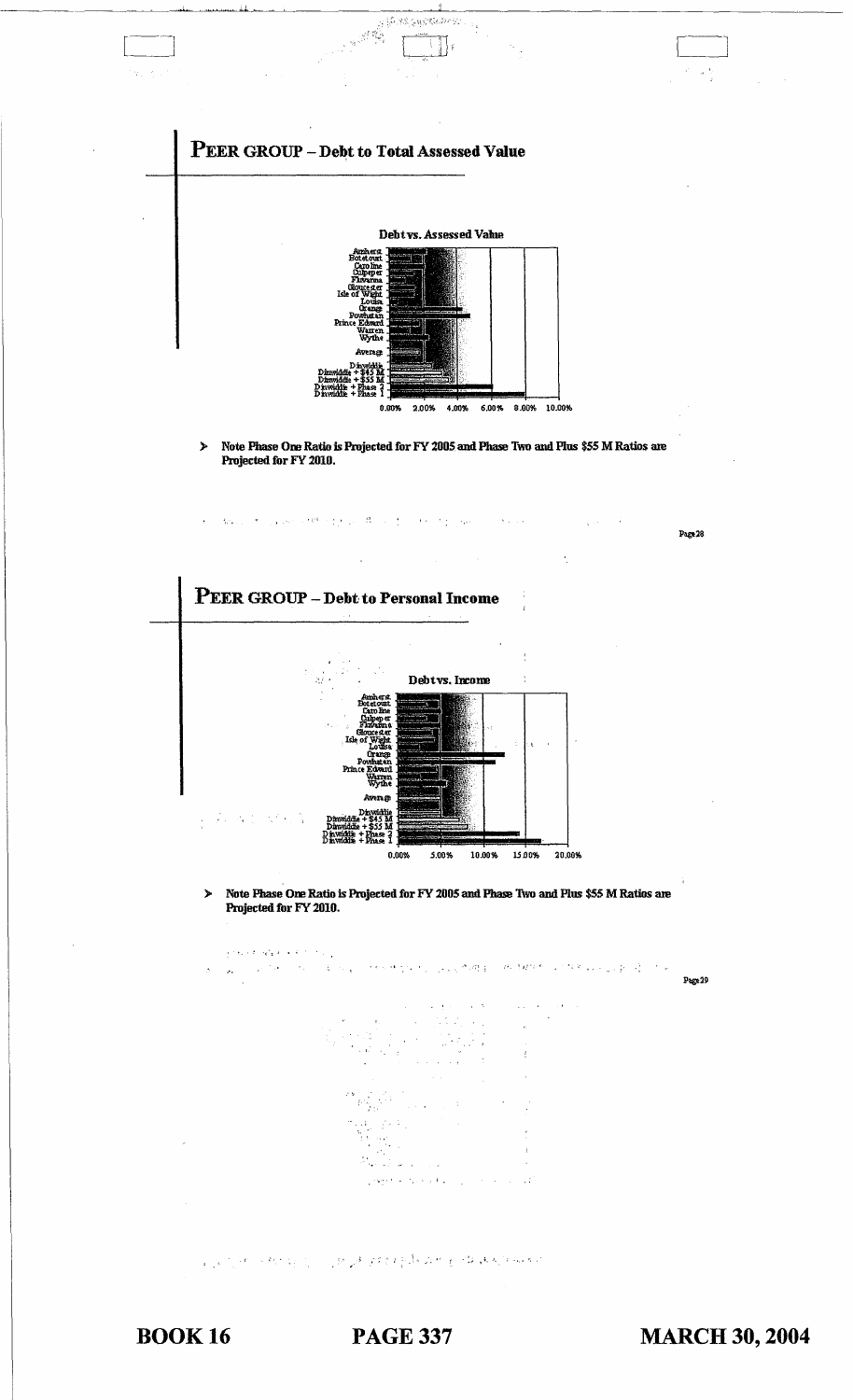

Note Phase One Ratio is Projected for FY 2005 and Phase Two and Plus \$55 M Ratios are  $\blacktriangleright$ Projected for FY 2010.

PEER GROUP - Fund Balance **Undesignated Fund Balance (% of Rev.)** Market<br>Batteuri<br>Caroline<br>Culpeper<br>Finoranta Gloucester<br>Columbus<br>Powhatan<br>Ce Edward<br>Warrent Warrent D.  $p_{\text{rf}}$ Ŧ. Average 眼罩 Dinwiddie 0.00% 5.00% 10.00% 15.00% 20.00% 25.00% 30.00%

> Assumes Dinwiddie's Undesignated Fund Balance is Approximately \$8.2 Million.

 $\mathbf{Page}\,31$ 

 $\mathbf{Page\,}30$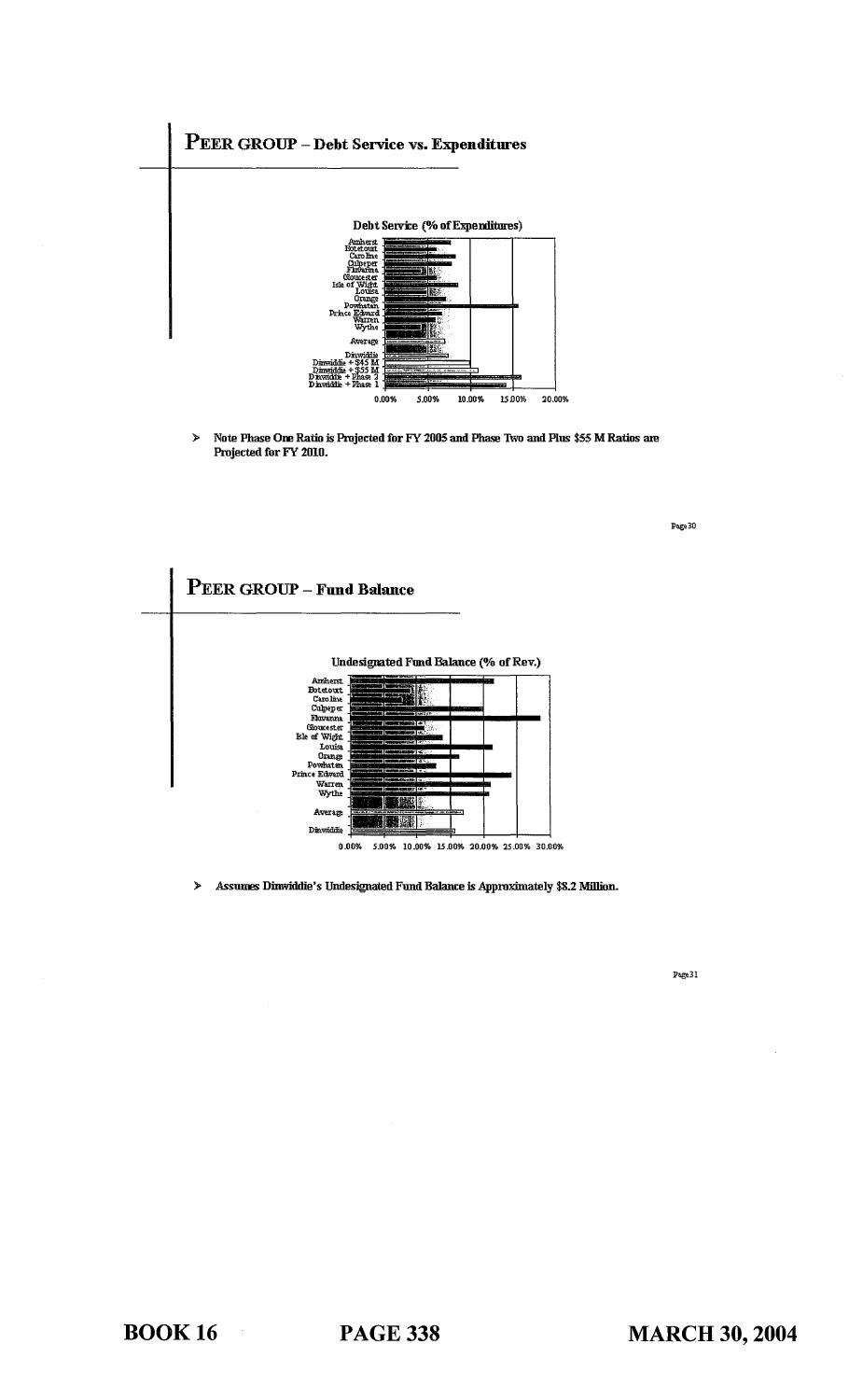## **OTHER LOCALITIES**

APPROACH TO FUNDING **CHALLENGES** 

**FUNDING OPTIONS FOR SCHOOLS** 1. Literary Loans.  $\sim$   $z$ 2. General Obligation Bonds.  $\frac{\hbar}{2}$  $3.$ Virginia Public School Authority (VPSA) 4. Lease Revenue Bonds.  $5.$ Public-Private Education Facilities and Infrastructure Act of 2002 (PPEA). Page 33 2010年10月14日1月1日 1月18日

**BOOK 16** 

**PAGE 338** 

**MARCH 30, 2004** 

Page 32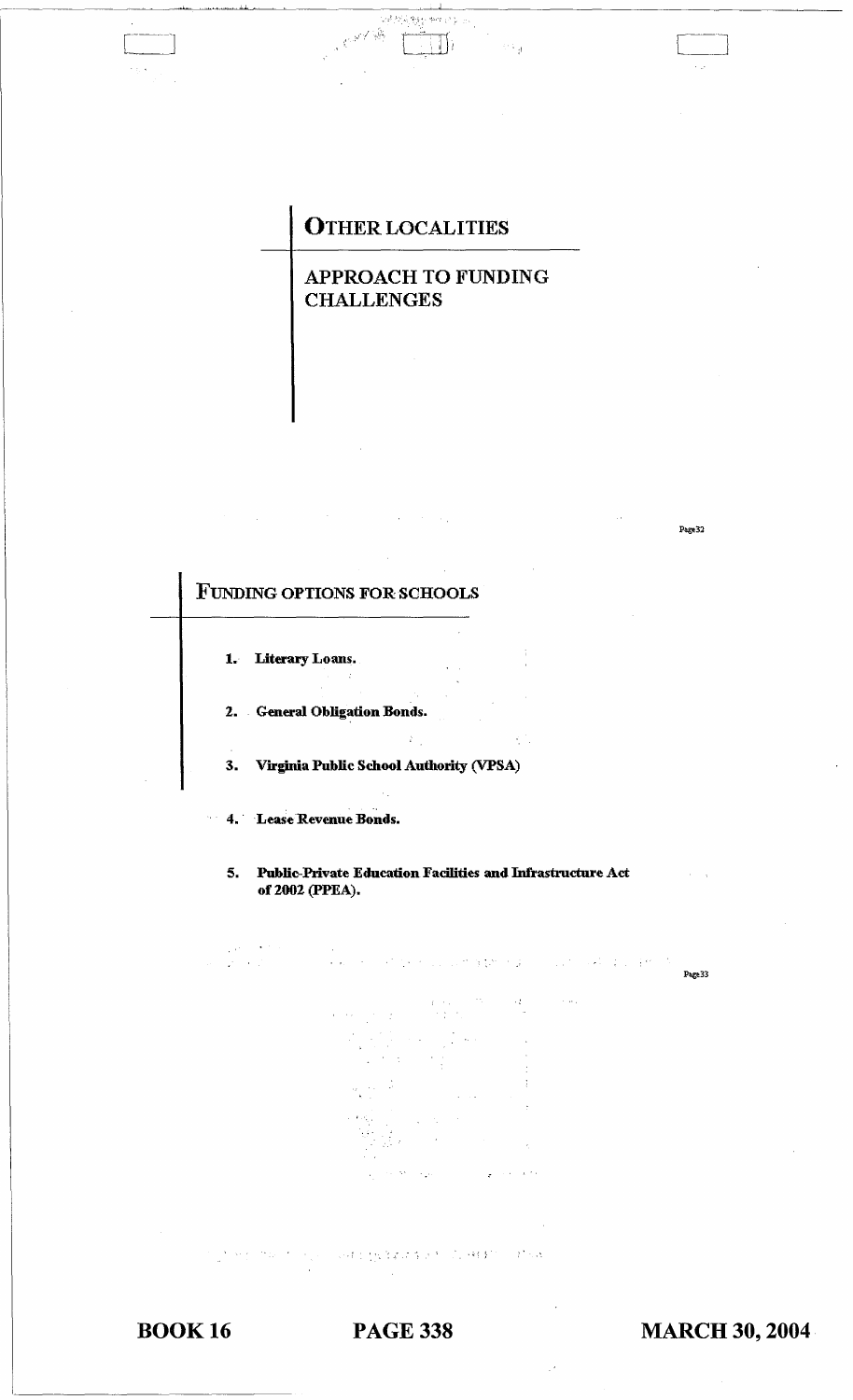# PEER GROUP - School Financing Approaches



Page 34

|   | WHAT IS PPEA                                                                                                                                |
|---|---------------------------------------------------------------------------------------------------------------------------------------------|
| ≻ | <b>Recently Enacted Statewide Legislation Enabling</b><br><b>Localities to Expedite Building Process.</b>                                   |
| ⋟ | Does not Require Voter Referendum.                                                                                                          |
| ≻ | Does not Require Public Hearings.                                                                                                           |
| ≻ | <b>Issuing Conduit can be Either a Created Not-for-Profit</b><br>Corporation of the County (63-20 Corporation) or the IDA<br>of the County. |
| ⋟ | <b>Issuance of Bonds is Either Lease Revenue or Certificates</b><br>of Participation ("COPs") Structure.                                    |
| ≻ | Mortgage of the Facilities to be Built Used as Collateral.                                                                                  |

Page 35

BOOK 16 PAGE 339

 $\ddot{\phantom{a}}$ 

 $\overline{\phantom{0}}$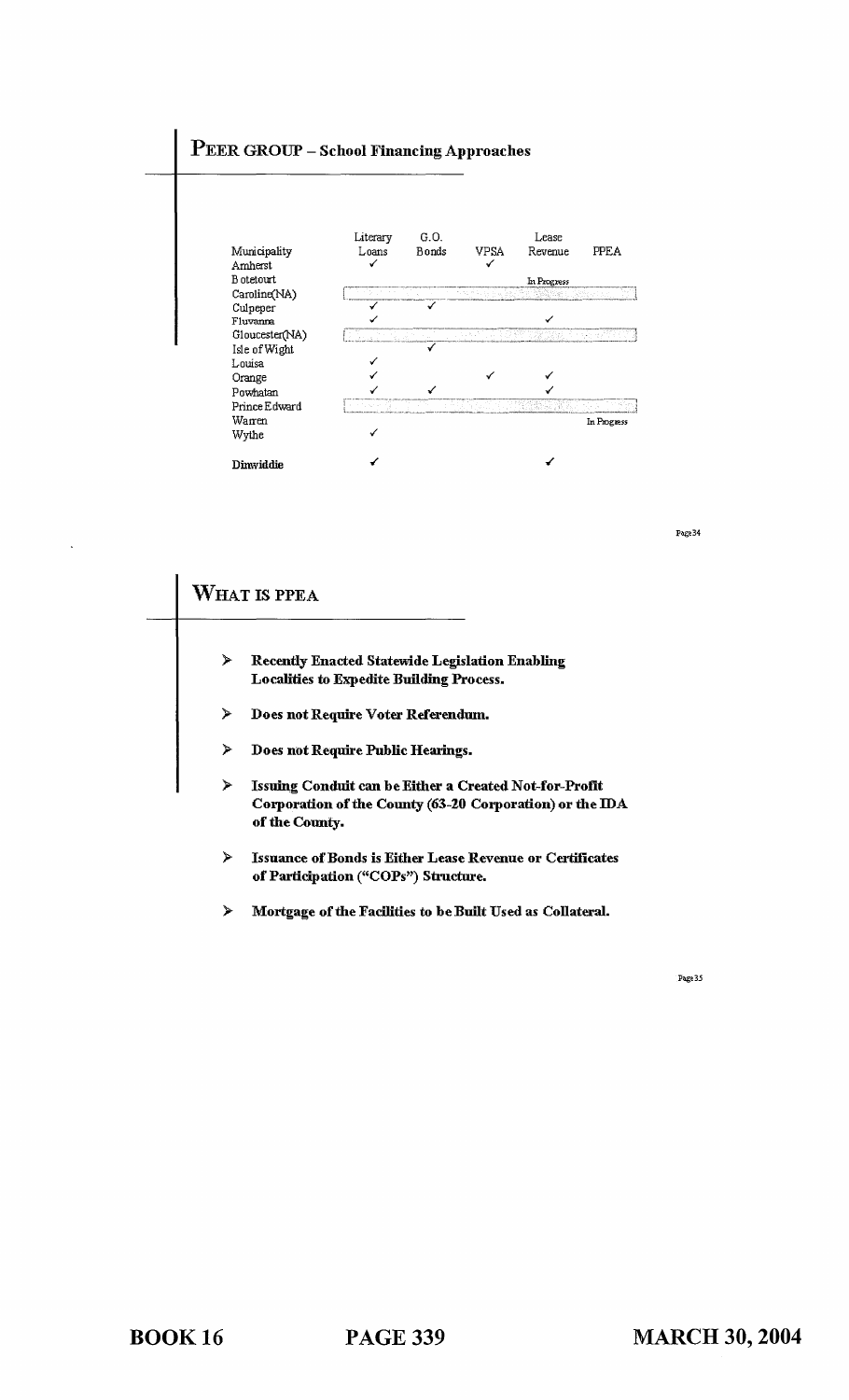### POTENTIAL ADVANTAGES/BENEFITS OF PPEA

- Ability to Steamline Process of Building School(s).
- No Bidding (I.e. Procurement Required for A&E, **Construction or Financing).**
- **No Public Hearings Required.**
- Financing Process Itself can be Separated from the  $\blacktriangleright$ A&E/Construction Portion of the PPEA Proposal.

Paze 36

### **LOCALITIES' EXPERIENCE WITH PPEA** - In Progress/Under Review; **Warren County Financing Expected to be Done by County Through IDA. Stafford County** - Financing Done Via County. **City of Winchester** - Financing Done via City.  $\blacktriangleright$ City of Virginia Beach - Financing Done via City.

Page 37

#### IN RE: **REVIEW OF ESTIMATED EXPENDITURES**

The County Administrator distributed copies of the breakdown of the projected reductions in the expenditures for FY 04-05 for the Board to review. She presented several Options for the Board's consideration. There was a lengthy discussion between the Board members and Staff regarding the options.

#### IN RE: <u>RECESS</u>

The Chairman declared a short recess at 4:51 P.M. The meeting reconvened at 5:03 P.M.